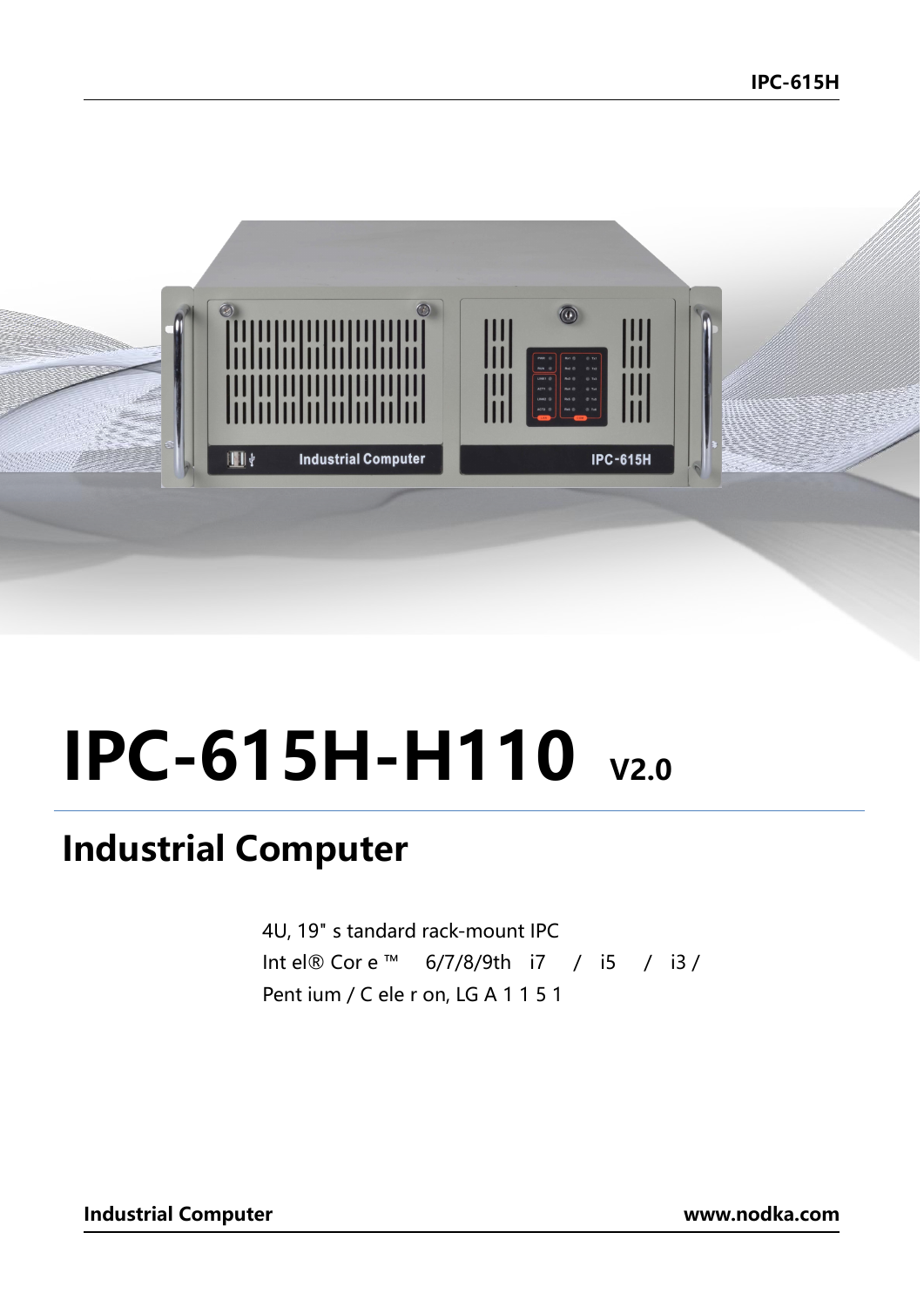



## **Specifications:**



|                         | <b>CPU</b>               | Intel® Core ™ 6/7/8/9th i7 / i5 / i3 / Pentium / Celeron, LGA1155                         |
|-------------------------|--------------------------|-------------------------------------------------------------------------------------------|
| Processor               | Chipset                  | Intel® H110                                                                               |
| Memory                  | Architecture             | Support DDR4 2400                                                                         |
|                         | Capacity                 | up to 32GB                                                                                |
|                         | <b>DIMM</b>              | 2 * U-DIMM Slot                                                                           |
| <b>Display</b>          | <b>DVI</b>               | Supports DVI-D with max resolution up to 1920x1200@60Hz                                   |
|                         | <b>VGA</b>               | Supports max resolution up to 1920x1200@60Hz                                              |
|                         | <b>HDMI</b>              | Supports max resolution up to 4096x2160@30Hz                                              |
|                         | VGA+HDMI                 | Yes, VGA + HDMI+DVI                                                                       |
| Lan                     | LAN1                     | Intel GbE LAN controller                                                                  |
|                         | LAN <sub>2</sub>         | Intel GbE LAN controller                                                                  |
| Audio                   | Port                     | Optional                                                                                  |
| I/O                     | <b>COM</b>               | 4xRS232, 2 x RS232 or RS485                                                               |
|                         | <b>LPT</b>               | N/A                                                                                       |
|                         | PS <sub>2</sub>          | 1×PS2 Port (Keyboard & Mouse)                                                             |
|                         | <b>USB</b>               | 4 x USB3.0/2.0/1.1, 2 x USB2.0/1.1                                                        |
| Other                   | Digital IO               | N/A                                                                                       |
|                         | WatchDog                 | 255 seconds programmable                                                                  |
|                         | PCIe                     | 1 x PCIe x16 slot, 1 x PCIe x4 slot, 1 x PCIe x1 slot                                     |
|                         | <b>PCI</b>               | 4 x 32bits PCI slot                                                                       |
|                         | <b>HDD</b>               | 1 x 2.5" HDD Bay, 1 x 3.5" HDD Bay                                                        |
|                         | <b>SSD</b>               | 1 * full size mSATA SSD                                                                   |
|                         | <b>DVD</b>               | 1* 5.25" DVD-RW                                                                           |
| <b>OS</b>               | <b>Microsoft Windows</b> | Windows 7/8/10, Server 2008/2012, Linux                                                   |
|                         | Linux                    | Ubuntu                                                                                    |
| Power                   | Type                     | <b>ATX</b>                                                                                |
|                         | Power Adapter            | AC180~264V                                                                                |
|                         | <b>Power Dissipation</b> | Depending on the CPU (Default built-in 400W power, )                                      |
| Mechanism<br>Parameters | Box structure            | Hot dip galvanized sheet steel shel                                                       |
|                         | Mounting                 | 19" s tandard rack-mount IPC                                                              |
|                         | Dimensions (L*W*H)       | 481mm x 430mm x 177mm (18.9" * 16.9" * 6.9")                                              |
|                         | <b>NW</b>                | 9.62kg (21.21lb)                                                                          |
| Environmental           | Work Temperature         | -20 ~ 60° C (-4°F~140°F) (Using Wide Temperature Grade Solid State Hard Dis)              |
|                         |                          | $0 \sim 45^{\circ}$ C (32 °F ~113 °F) (Use normal temperature grade mechanical hard disk) |
|                         | Storage Temperature      | $-40 \sim 80^{\circ}$ C ( $-40^{\circ}$ F ~ 185°F)                                        |
|                         | <b>Relative humidity</b> | 5~95% (No condensation)                                                                   |
|                         | Shake                    | SSD applied: 1.5 Grms, IEC 60068-2-64, random, $5 \sim 500$ Hz, 1 hr/axis                 |
|                         | <b>Shock</b>             | SSD applied: 10 G, IEC 60068-2-64, Half-sine wave, 11ms duration                          |
|                         | <b>EMC</b>               | <b>CE/FCC Class B</b>                                                                     |
|                         | Safety Certification     | CCC                                                                                       |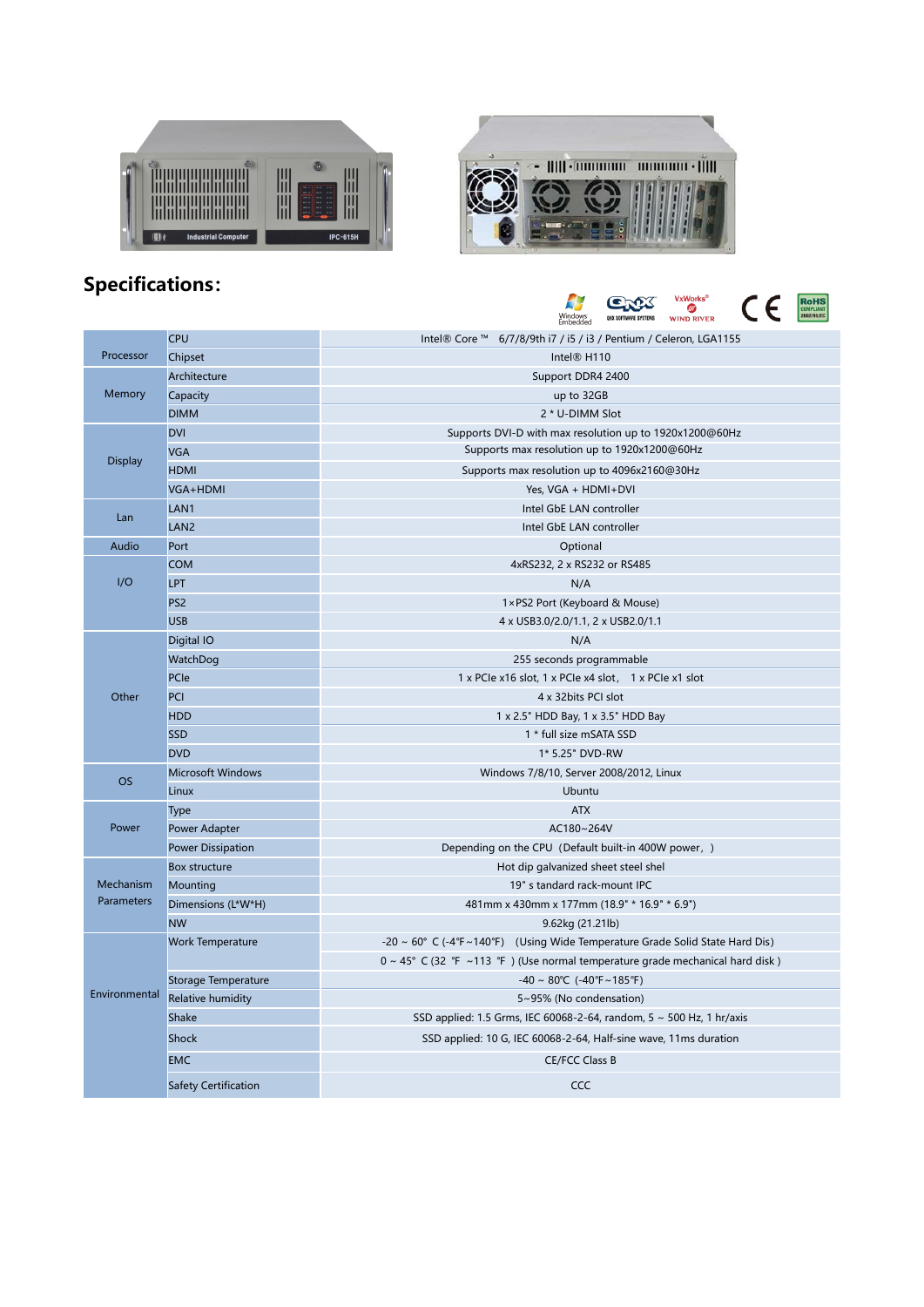